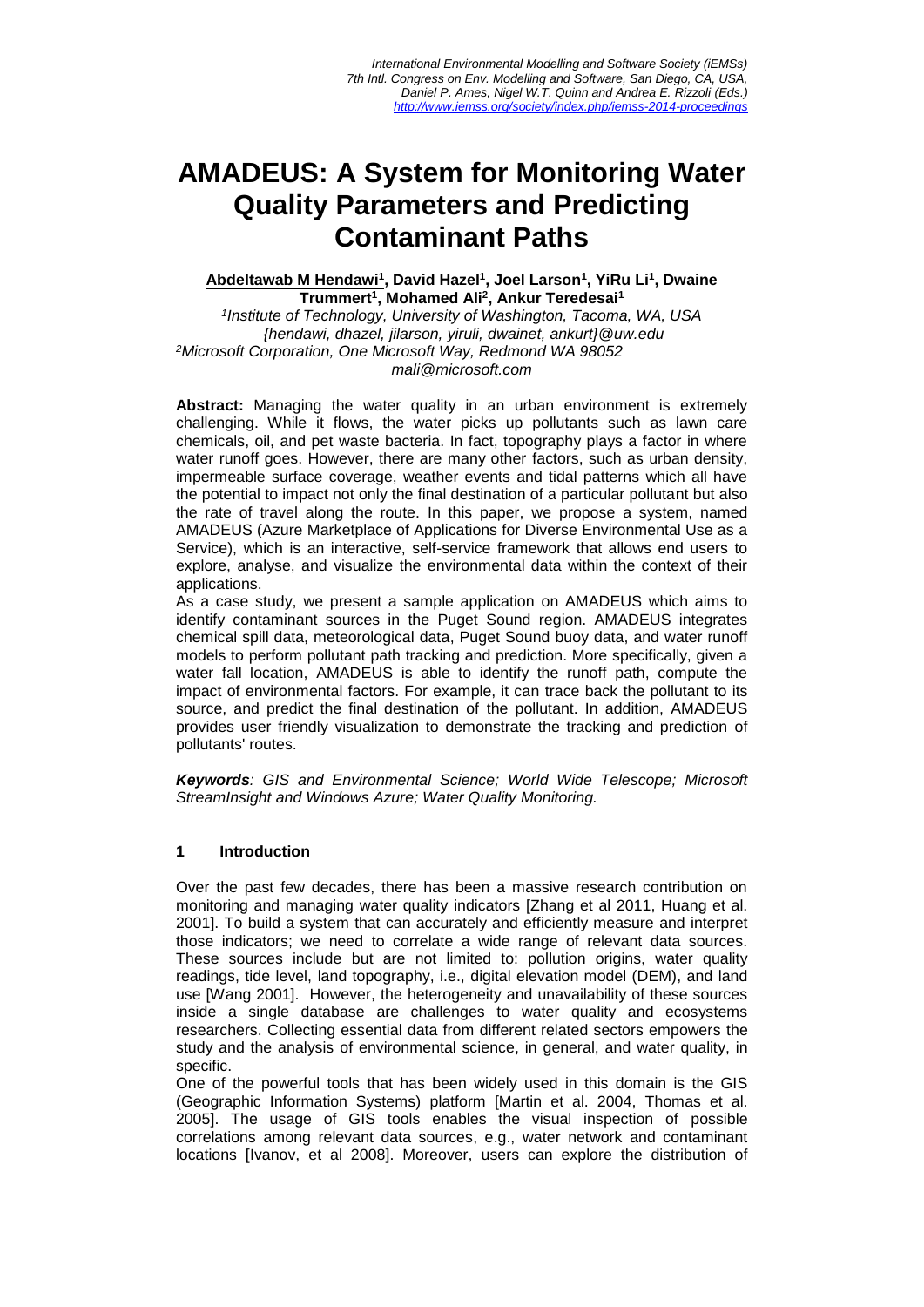contaminant sources over the map. Consequently, they can visually deduce existing relationships among contamination events and link them back to their possible origins. In addition, users can study their possible effects on neighbouring places on the map. Hence, suitable decisions are taken [Maciejerski et al. 2011]. Decisions can be a plan for resource allocation to clean up those areas and preventative actions to avoid the case originally.

In this paper, we propose the AMADEUS (Azure Marketplace of Applications for Diverse Environmental Use as a Service) system. The main services AMADEUS provide are as follows:

- (1) The ability to consume data from a wide variety of environmental data sources, and to store them in one integrated data store. To guarantee the availability and accessibility of this data, AMADEUS hosts all data in the *Microsoft* cloud platform, i.e., *Windows Azure*.
- (2) The luxury to query and analyse the underlying data sets by writing SQL queries and/or through the system's user-friendly graphical user interface.
- (3) The ability to study the correlation between multiple data sets using the algorithms and data structures natively offered within the framework. For example, the integration between chemical spill data and land surface topology allows the prediction of the possible paths pollutants would follow.
- (4) The visualization capabilities inherited by adopting the World Wide Telescope, a visualization engine developed by Microsoft research, is employed as a visualization front end for AMADEUS.

As an example problem of what is being addressed under its umbrella, AMADEUS identifies the runoff path of a water fall, computes the impact of environmental factors along the path, and traces back pollutants along the path to their origins. The main idea is to leverage the reachability tree [Abdeltawab 2013] to obtain the locations that are most likely to be reached by a moving flow of contaminants. These reachable locations depend on various factors such as (a) the elevation of the surrounding land surface, and (b) the source, speed and direction of this flow. A probability value will be assigned to each possible location according to its reachability by the source of contamination, e.g., a chemical spill. Based on that probability, users are provided with a visualization of the pollutant's anticipated spread.

In the rest of the paper, we give an overview of the AMADEUS system, highlight its modules, and describe the underlying technologies. Then, we present the case study of monitoring contaminant sources in the Puget Sound region.



Figure 1: The System Architecture of AMADEUS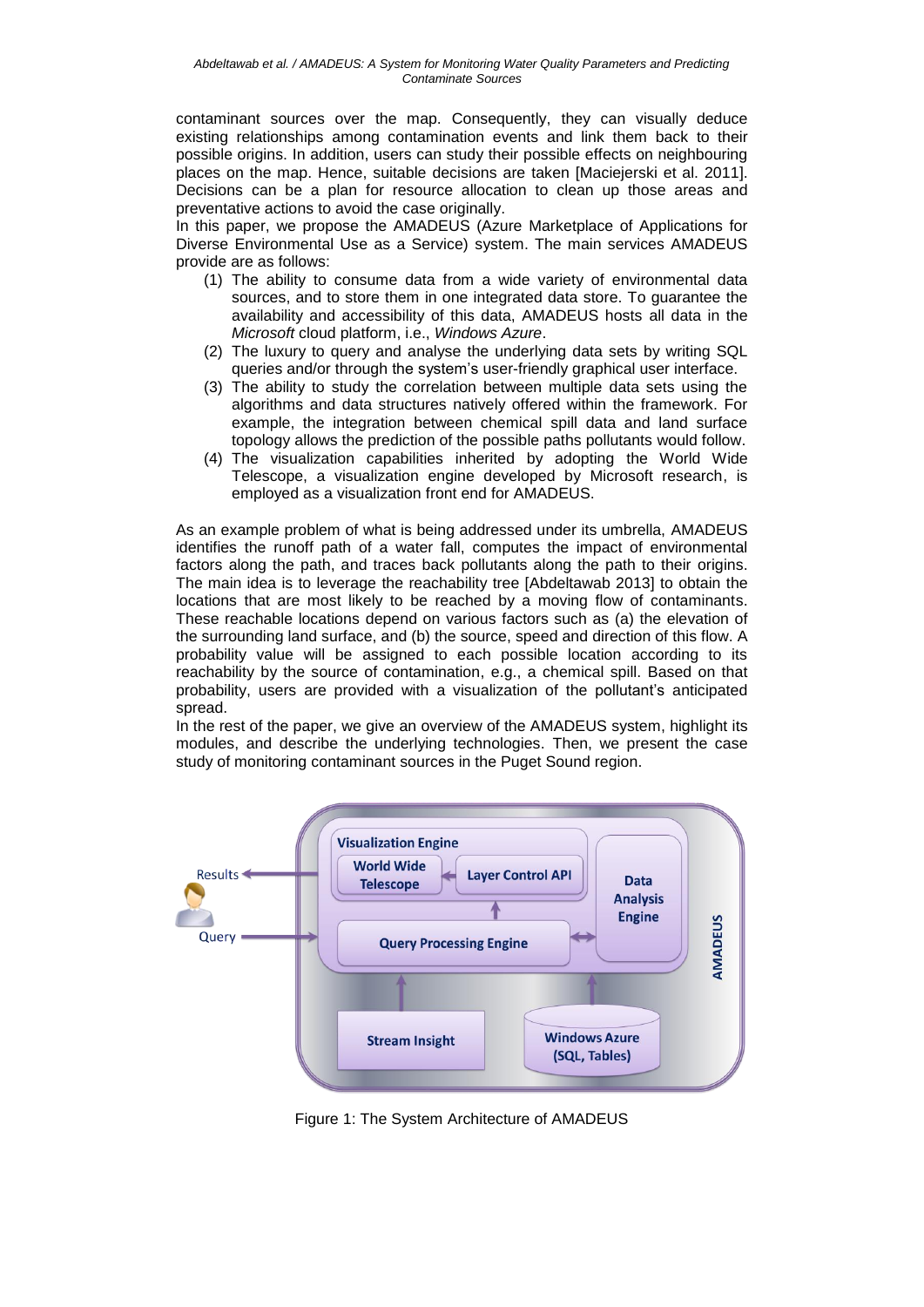## **2 System Overview**

AMADEUS is an interactive and self-service framework that allows end users to consume and understand environmental data within the context of their world. Through the same interface, users choose relevant data sets from a variety of data sources, and utilize a library of available tools to intelligently query, explore and understand the hidden correlations among these data sets. Then, users utilize these consolidated data sets to drive powerful visualizations that are rendered and explored in a number of ways. These visualization capabilities help the user<br>understand the data within the context of external factors. Due to the understand the data within the context of external factors. heterogeneity of Environmental Data sources and formats, it is often difficult for researchers to gather and combine these sources into a usable form. AMADEUS handles this data burden, so that the end user focuses on deriving actionable insights from the data exploration.

The system architecture of AMADEUS (Figure 1) consists of three main modules, namely, the query processing engine, the data analysis engine, and the visualization engine. In addition, AMADEUS accesses two types of data management frameworks in the cloud, specifically, (a) Windows Azure and SQL Azure for large volume look-up tables and traditional database tables, respectively, and (b) Microsoft StreamInsight for real time streaming data. In the following sections we describe each one of these modules.

#### **2.1 Data Access**

Many data sources have already uploaded (or are currently streaming) their data to the Azure cloud which is considered the AMDEUS main persistent storage. These wide varieties of environmental data sets are collected from multiple data providers, e.g., Encyclopaedia of Puget Sound, Pierce County, City of Tacoma and Puget Sound buoys. These data sources are described in Section 3. In addition, AMADEUS consumes data streams obtained from different sensors on a real time basis, e.g., water level sensors and temperature sensors. These streams are continuously extracted via the Microsoft StreamInsight engine that is described towards the end of this section. This sensor data is provided by GIS division at the Pierce County. Through our research partners and collaborators, we have assembled a wide array of proprietary as well as well as publically available data sources. These data sets range from stream flow data, water quality data, weather data, chemical spill data, geological survey data, and others. Because aggregating, migrating and cleaning data sets can be cumbersome and time consuming, a sub goal of this project is to integrate, clean and upload these data sources to the cloud. Then, we give access to interested researchers to a wealth of pre-processed data sets.

In fact, in many instances, the data is dirty, outdated and sparse with many missing values in the time series. As part of the data migration effort we do the following:

- Given the noise that is due to the age of many of these data sets, we perform a data cleaning step to improve the data quality.
- Combine disparate data sets and unify the same data from multiple vendors or partners taking into consideration all necessary transformations and mappings along the unification process.

AMADEUS utilizes two infrastructures to acquire and store data:

**Window Azure** is a cloud computing platform and infrastructure, provided by Microsoft, for building, deploying and managing applications and services through a global network of Microsoft-managed data centers. It includes a number of separate features with corresponding developer services which can be used individually or together, e.g., compute, data, networking and app services. Data Services provide the ability to store, modify and report on data in Windows Azure. Benefits include manageability, high availability, high scalability, and a familiar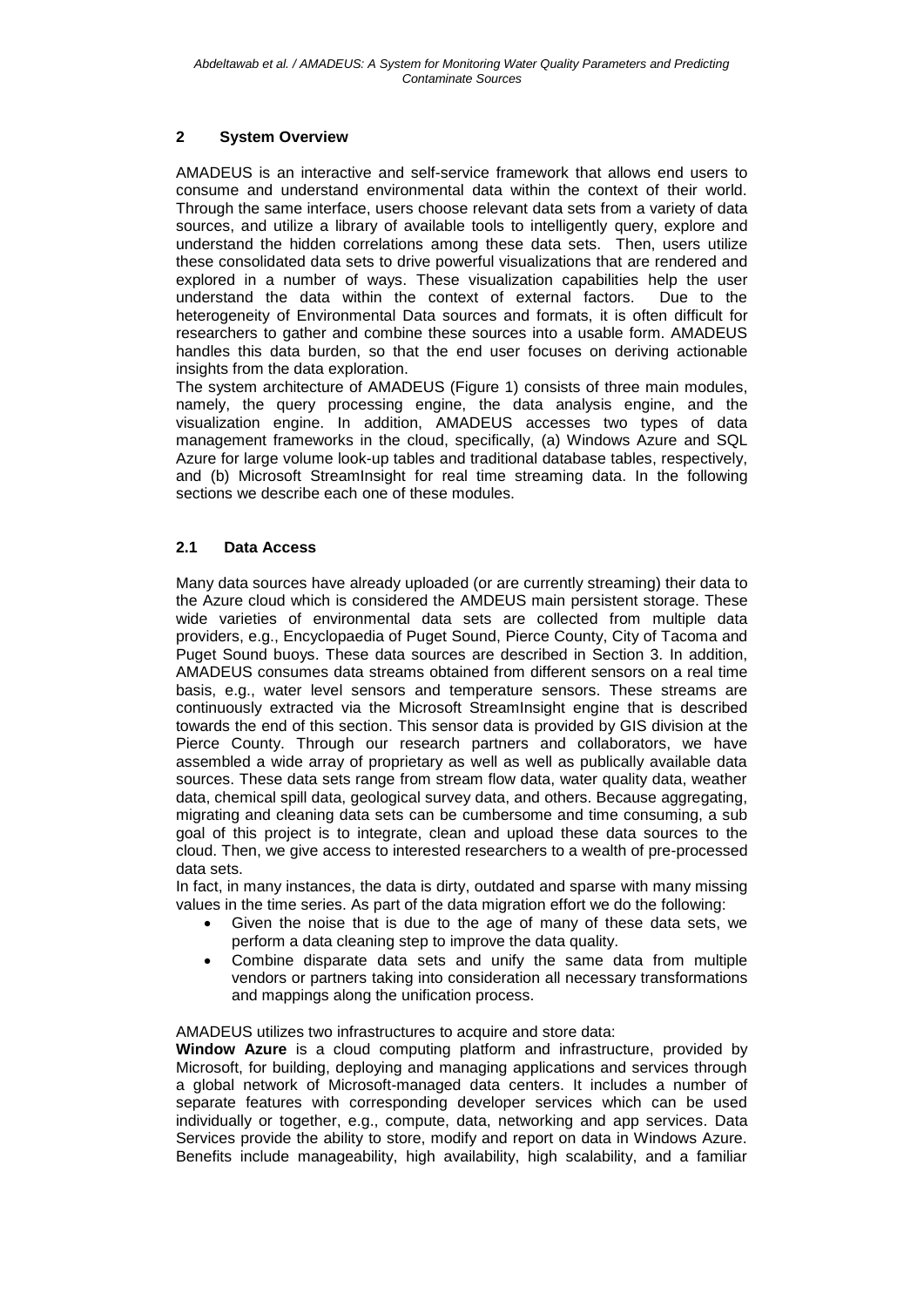development model. While Azure tables provide a large scale lookup table repository for key/value pairs, SQL Azure is a structured relational database management system in the cloud. Azure tables and SQL Azure complement each other and blend the scalability and manageability of the data into a cloud based system.

**StreamInsight** is a high-throughput stream processing platform that is based on the Microsoft .NET Framework. StreamInsight enables developers to quickly implement robust and highly efficient event processing applications. StreamInsight facilitates the development of complex event processing applications, derives immediate business value from high input rate raw data, and reduces the cost of extracting, exploring, analysing and correlating streams of data. Also, it allows users to monitor, process, search, and mine the data for conditions, opportunities, and defects almost in real time [Ali et al. 2010].

# **2.2 Query Processing Module**

The Query Processing Module receives user queries that are composed either by writing SQL queries or through the AMADEUS graphical interface. Then, the query processor accesses the referenced data source at Azure, optimizes and executes the queries, and generates the results as illustrated in Figure 2. Once a query is executed successfully, users have the options to either download the query result for their own purpose, or/and they visually inspect the result using the AMADEUS visualization module.

| hhybmekqe6.database.windows.net > [EDR] > Query(Untitled2.sql)* |                                     |                                                           |                                         |                     |               |       |        |               |
|-----------------------------------------------------------------|-------------------------------------|-----------------------------------------------------------|-----------------------------------------|---------------------|---------------|-------|--------|---------------|
| <b>EDR</b>                                                      | 海                                   | $\mathbf{b}^{\mathsf{T}}$<br>ப<br>⋗                       | $\mathbf{e}^{\mathsf{T}}$<br><b>III</b> |                     |               |       |        |               |
| My Work $(2)$ $\Theta$                                          | New Query<br>Open                   | Save As<br>Run<br><b>Actual Plan</b>                      | Estimate<br>Stop                        |                     |               |       |        |               |
| Query(Untitled2.sql)                                            |                                     |                                                           |                                         |                     |               |       |        | ×             |
| [dbo].[tacoma_sites]                                            |                                     |                                                           |                                         |                     |               |       |        |               |
|                                                                 |                                     | select top 100 * from tacoma_sites where city = 'TACOMA'; |                                         |                     |               |       |        |               |
|                                                                 |                                     |                                                           |                                         |                     |               |       |        |               |
|                                                                 |                                     |                                                           |                                         |                     |               |       |        |               |
|                                                                 |                                     |                                                           |                                         |                     |               |       |        |               |
|                                                                 |                                     |                                                           |                                         |                     |               |       |        |               |
|                                                                 |                                     |                                                           |                                         |                     |               |       |        |               |
|                                                                 |                                     |                                                           |                                         |                     |               |       |        |               |
|                                                                 |                                     |                                                           |                                         |                     |               |       |        |               |
|                                                                 | $\checkmark$<br>Results<br>Messages |                                                           |                                         |                     |               |       |        |               |
|                                                                 | 1                                   |                                                           |                                         |                     |               |       |        |               |
|                                                                 | $100$ Raw(s)<br>site_id             | env_id                                                    | name                                    | address             | city          | state | county | ž.            |
|                                                                 | ¥.<br>$\mathbf{1}$                  | 1000139514                                                | EMERALD SERVICES INC 1825 ALEXANDER AVE |                     | <b>TACOMA</b> | WA    | PIERCE | $\frac{1}{2}$ |
|                                                                 | $\overline{2}$                      | 1000139514                                                | EMERALD SERVICES INC 1825 ALEXANDER AVE |                     | <b>TACOMA</b> | WA    | PIERCE | ç.            |
|                                                                 | $\overline{3}$                      | 1000139514                                                | EMERALD SERVICES INC 1825 ALEXANDER AVE |                     | <b>TACOMA</b> | WA    | PIERCE | š.            |
|                                                                 | 4                                   | 1000139514                                                | EMERALD SERVICES INC 1825 ALEXANDER AVE |                     | <b>TACOMA</b> | WA    | PIERCE | š             |
| Overview                                                        | ¢,                                  | 1000139514                                                | EMERALD SERVICES INC 1825 ALEXANDER AVE |                     | <b>TACOMA</b> | WA    | PIERCE | š             |
| 回<br>Administration                                             | $\boldsymbol{\hat{z}}$              | 1007080830                                                | SIMON & SONS TARPITS 2200 E RIVER ST    |                     | <b>TACOMA</b> | WA    | PIERCE |               |
| Я                                                               | $\overline{9}$                      | 1015751753                                                | SIMON METALS LLC                        | 2202 E RIVER ST     | <b>TACOMA</b> | WA    | PIERCE |               |
| $\mathbb{R}$ Design                                             | 11                                  | 1000812802                                                | VILLAGE CLEANERS                        | 15715 PACIFIC AVE S | TACOMA        | WA    | PIERCE |               |

Figure 2: Querying the chemical spills data in Windows Azure

#### **2.3 Data Analysis Module**

The Data Analysis Module assists users to search inside the data for hidden patterns using a set of built-in tools and algorithms. For example, users are able to combine two or more data sets and study the correlation among these data sets. As an example, users dispatch prediction algorithms to anticipate the future path of a given source of water. As will be shown in the case study, AMADEUS can join the watersheds, rivers and land surfaces networks with the chemical spill data sets in attempt to predict the future possible destinations of the pollutants coming from these spills. Similarly, the data analysis module can help users trace back the contaminant to their most likely sources. In this specific example, the algorithm used in the prediction of a chemical spill path is based on leveraging the reachability tree data structure [Abdeltawab et al. 2012, 2013].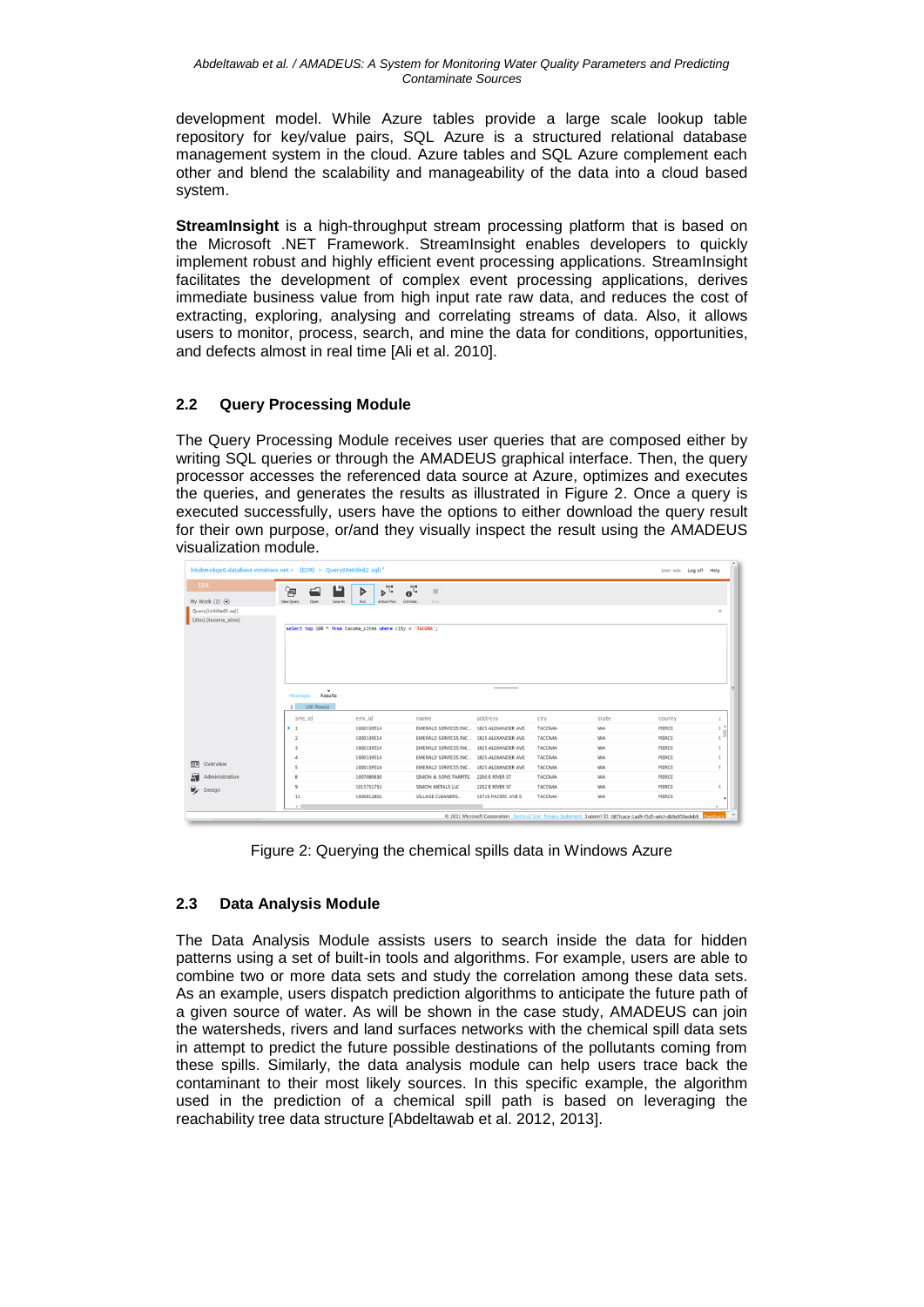## **2.4 Visualization Module**

The front end data visualization in AMADEUS adopts the World Wide Telescope (WWT). Users can leverage the WWT to visualize their queries results through adding data layers to the place of focus on the earth. The back end of the visualization module employs the layer control APIs (LCAPI) to customize the behaviour of the WWT such that a user can easily add, update and delete a layer. Below, we give a general overview about WWT and its LCAPIs.

**World Wide Telescope** is powerful visualization and media authoring kit that allows end users to explore the earth, the planets, the solar system and the sky. It serves as a tool and valuable resource for both astronomical and educational communities, as well as a way to make science interesting to the lay person. The WWT application brings together imagery from the best ground- and space-based observatories across the world. WWT uses a high-performance Microsoft Visual Experience Engine to allow seamless and interactive panning and zooming over terabytes of stitched-together imagery data. Images are loaded on demand in order to converse network bandwidth, with several optimizations to enhance the viewing experience. A particularly interesting use of WWT is as a viewer of a 3-D model of earth, similar to Microsoft Virtual Earth and Google Earth. This application uses Virtual Earth's satellite and map images, but is instead powered by the WWT engine [Ali et al. 2011].

| <b>Puget Sound</b><br>Buoy data is currently supplied in 15-minute or 1-hour cycles<br>to a website for manual consumer consumption. The<br><b>Buoys</b><br>infrequency of this data means that averages must be used<br>for periods of time. Access to a web service can be utilized<br>with StreamInsight to provide real-time data to the analysis<br>and layering model to provide accurate water quality data.<br><b>Chemical Spills</b><br>Chemical Spill information is consolidated from multiple<br>sources by ERD. This information provides spill report date,<br>geo-location, type and quantity of spill. Frequency and size of<br>known spills can be used to help with predictive models for<br>predicting spill source when joined with other sources such<br>as, tidal information and stream flow networks.<br>City of Tacoma provides mapping of each sanitary and storm<br>City of Tacoma<br>Infrastructure<br>water segment and data to connect path from the first<br>segment to the last, depending on if it ends at a treatment<br>plant (sanitary) or empties directly into a local waterway<br>(storm water). This data can be used in conjunction with<br>County data to identify pipe network segments and<br>specifically how water is directed from a spill site to a<br>treatment plant or waterway. County data currently does not<br>track routing of piped system other than source and<br>destination.<br>In addition to the information provided by the City of Tacoma,<br><b>Pierce County</b><br>Pierce County has data defining each watershed in the<br>county and the stream flow network of where that water will<br>flow. This brings together the sanitary and storm water<br>information with the stream flow and watershed information to<br>give a complete picture of where a chemical would travel | Data Source | Purpose / Utilization |
|-----------------------------------------------------------------------------------------------------------------------------------------------------------------------------------------------------------------------------------------------------------------------------------------------------------------------------------------------------------------------------------------------------------------------------------------------------------------------------------------------------------------------------------------------------------------------------------------------------------------------------------------------------------------------------------------------------------------------------------------------------------------------------------------------------------------------------------------------------------------------------------------------------------------------------------------------------------------------------------------------------------------------------------------------------------------------------------------------------------------------------------------------------------------------------------------------------------------------------------------------------------------------------------------------------------------------------------------------------------------------------------------------------------------------------------------------------------------------------------------------------------------------------------------------------------------------------------------------------------------------------------------------------------------------------------------------------------------------------------------------------------------------------------------------------------------------------------------------------|-------------|-----------------------|
|                                                                                                                                                                                                                                                                                                                                                                                                                                                                                                                                                                                                                                                                                                                                                                                                                                                                                                                                                                                                                                                                                                                                                                                                                                                                                                                                                                                                                                                                                                                                                                                                                                                                                                                                                                                                                                                     |             |                       |
|                                                                                                                                                                                                                                                                                                                                                                                                                                                                                                                                                                                                                                                                                                                                                                                                                                                                                                                                                                                                                                                                                                                                                                                                                                                                                                                                                                                                                                                                                                                                                                                                                                                                                                                                                                                                                                                     |             |                       |
|                                                                                                                                                                                                                                                                                                                                                                                                                                                                                                                                                                                                                                                                                                                                                                                                                                                                                                                                                                                                                                                                                                                                                                                                                                                                                                                                                                                                                                                                                                                                                                                                                                                                                                                                                                                                                                                     |             |                       |
|                                                                                                                                                                                                                                                                                                                                                                                                                                                                                                                                                                                                                                                                                                                                                                                                                                                                                                                                                                                                                                                                                                                                                                                                                                                                                                                                                                                                                                                                                                                                                                                                                                                                                                                                                                                                                                                     |             |                       |
|                                                                                                                                                                                                                                                                                                                                                                                                                                                                                                                                                                                                                                                                                                                                                                                                                                                                                                                                                                                                                                                                                                                                                                                                                                                                                                                                                                                                                                                                                                                                                                                                                                                                                                                                                                                                                                                     |             |                       |
|                                                                                                                                                                                                                                                                                                                                                                                                                                                                                                                                                                                                                                                                                                                                                                                                                                                                                                                                                                                                                                                                                                                                                                                                                                                                                                                                                                                                                                                                                                                                                                                                                                                                                                                                                                                                                                                     |             |                       |
|                                                                                                                                                                                                                                                                                                                                                                                                                                                                                                                                                                                                                                                                                                                                                                                                                                                                                                                                                                                                                                                                                                                                                                                                                                                                                                                                                                                                                                                                                                                                                                                                                                                                                                                                                                                                                                                     |             |                       |
|                                                                                                                                                                                                                                                                                                                                                                                                                                                                                                                                                                                                                                                                                                                                                                                                                                                                                                                                                                                                                                                                                                                                                                                                                                                                                                                                                                                                                                                                                                                                                                                                                                                                                                                                                                                                                                                     |             |                       |
|                                                                                                                                                                                                                                                                                                                                                                                                                                                                                                                                                                                                                                                                                                                                                                                                                                                                                                                                                                                                                                                                                                                                                                                                                                                                                                                                                                                                                                                                                                                                                                                                                                                                                                                                                                                                                                                     |             |                       |
|                                                                                                                                                                                                                                                                                                                                                                                                                                                                                                                                                                                                                                                                                                                                                                                                                                                                                                                                                                                                                                                                                                                                                                                                                                                                                                                                                                                                                                                                                                                                                                                                                                                                                                                                                                                                                                                     |             |                       |
|                                                                                                                                                                                                                                                                                                                                                                                                                                                                                                                                                                                                                                                                                                                                                                                                                                                                                                                                                                                                                                                                                                                                                                                                                                                                                                                                                                                                                                                                                                                                                                                                                                                                                                                                                                                                                                                     |             |                       |
|                                                                                                                                                                                                                                                                                                                                                                                                                                                                                                                                                                                                                                                                                                                                                                                                                                                                                                                                                                                                                                                                                                                                                                                                                                                                                                                                                                                                                                                                                                                                                                                                                                                                                                                                                                                                                                                     |             |                       |
|                                                                                                                                                                                                                                                                                                                                                                                                                                                                                                                                                                                                                                                                                                                                                                                                                                                                                                                                                                                                                                                                                                                                                                                                                                                                                                                                                                                                                                                                                                                                                                                                                                                                                                                                                                                                                                                     |             |                       |
|                                                                                                                                                                                                                                                                                                                                                                                                                                                                                                                                                                                                                                                                                                                                                                                                                                                                                                                                                                                                                                                                                                                                                                                                                                                                                                                                                                                                                                                                                                                                                                                                                                                                                                                                                                                                                                                     |             |                       |
|                                                                                                                                                                                                                                                                                                                                                                                                                                                                                                                                                                                                                                                                                                                                                                                                                                                                                                                                                                                                                                                                                                                                                                                                                                                                                                                                                                                                                                                                                                                                                                                                                                                                                                                                                                                                                                                     |             |                       |
|                                                                                                                                                                                                                                                                                                                                                                                                                                                                                                                                                                                                                                                                                                                                                                                                                                                                                                                                                                                                                                                                                                                                                                                                                                                                                                                                                                                                                                                                                                                                                                                                                                                                                                                                                                                                                                                     |             |                       |
|                                                                                                                                                                                                                                                                                                                                                                                                                                                                                                                                                                                                                                                                                                                                                                                                                                                                                                                                                                                                                                                                                                                                                                                                                                                                                                                                                                                                                                                                                                                                                                                                                                                                                                                                                                                                                                                     |             |                       |
|                                                                                                                                                                                                                                                                                                                                                                                                                                                                                                                                                                                                                                                                                                                                                                                                                                                                                                                                                                                                                                                                                                                                                                                                                                                                                                                                                                                                                                                                                                                                                                                                                                                                                                                                                                                                                                                     |             |                       |
|                                                                                                                                                                                                                                                                                                                                                                                                                                                                                                                                                                                                                                                                                                                                                                                                                                                                                                                                                                                                                                                                                                                                                                                                                                                                                                                                                                                                                                                                                                                                                                                                                                                                                                                                                                                                                                                     |             |                       |
|                                                                                                                                                                                                                                                                                                                                                                                                                                                                                                                                                                                                                                                                                                                                                                                                                                                                                                                                                                                                                                                                                                                                                                                                                                                                                                                                                                                                                                                                                                                                                                                                                                                                                                                                                                                                                                                     |             |                       |
|                                                                                                                                                                                                                                                                                                                                                                                                                                                                                                                                                                                                                                                                                                                                                                                                                                                                                                                                                                                                                                                                                                                                                                                                                                                                                                                                                                                                                                                                                                                                                                                                                                                                                                                                                                                                                                                     |             |                       |
|                                                                                                                                                                                                                                                                                                                                                                                                                                                                                                                                                                                                                                                                                                                                                                                                                                                                                                                                                                                                                                                                                                                                                                                                                                                                                                                                                                                                                                                                                                                                                                                                                                                                                                                                                                                                                                                     |             |                       |
|                                                                                                                                                                                                                                                                                                                                                                                                                                                                                                                                                                                                                                                                                                                                                                                                                                                                                                                                                                                                                                                                                                                                                                                                                                                                                                                                                                                                                                                                                                                                                                                                                                                                                                                                                                                                                                                     |             |                       |
|                                                                                                                                                                                                                                                                                                                                                                                                                                                                                                                                                                                                                                                                                                                                                                                                                                                                                                                                                                                                                                                                                                                                                                                                                                                                                                                                                                                                                                                                                                                                                                                                                                                                                                                                                                                                                                                     |             |                       |
|                                                                                                                                                                                                                                                                                                                                                                                                                                                                                                                                                                                                                                                                                                                                                                                                                                                                                                                                                                                                                                                                                                                                                                                                                                                                                                                                                                                                                                                                                                                                                                                                                                                                                                                                                                                                                                                     |             |                       |
|                                                                                                                                                                                                                                                                                                                                                                                                                                                                                                                                                                                                                                                                                                                                                                                                                                                                                                                                                                                                                                                                                                                                                                                                                                                                                                                                                                                                                                                                                                                                                                                                                                                                                                                                                                                                                                                     |             | after a spill.        |
| LIDAR data is detailed mapping by satellite that also includes<br><b>LIDAR Network</b><br>elevation. In conjunction with other data, LIDAR can help to                                                                                                                                                                                                                                                                                                                                                                                                                                                                                                                                                                                                                                                                                                                                                                                                                                                                                                                                                                                                                                                                                                                                                                                                                                                                                                                                                                                                                                                                                                                                                                                                                                                                                              |             |                       |
| provide a three-dimensional look at water flow.                                                                                                                                                                                                                                                                                                                                                                                                                                                                                                                                                                                                                                                                                                                                                                                                                                                                                                                                                                                                                                                                                                                                                                                                                                                                                                                                                                                                                                                                                                                                                                                                                                                                                                                                                                                                     |             |                       |

Table 1, Description of underlying data sources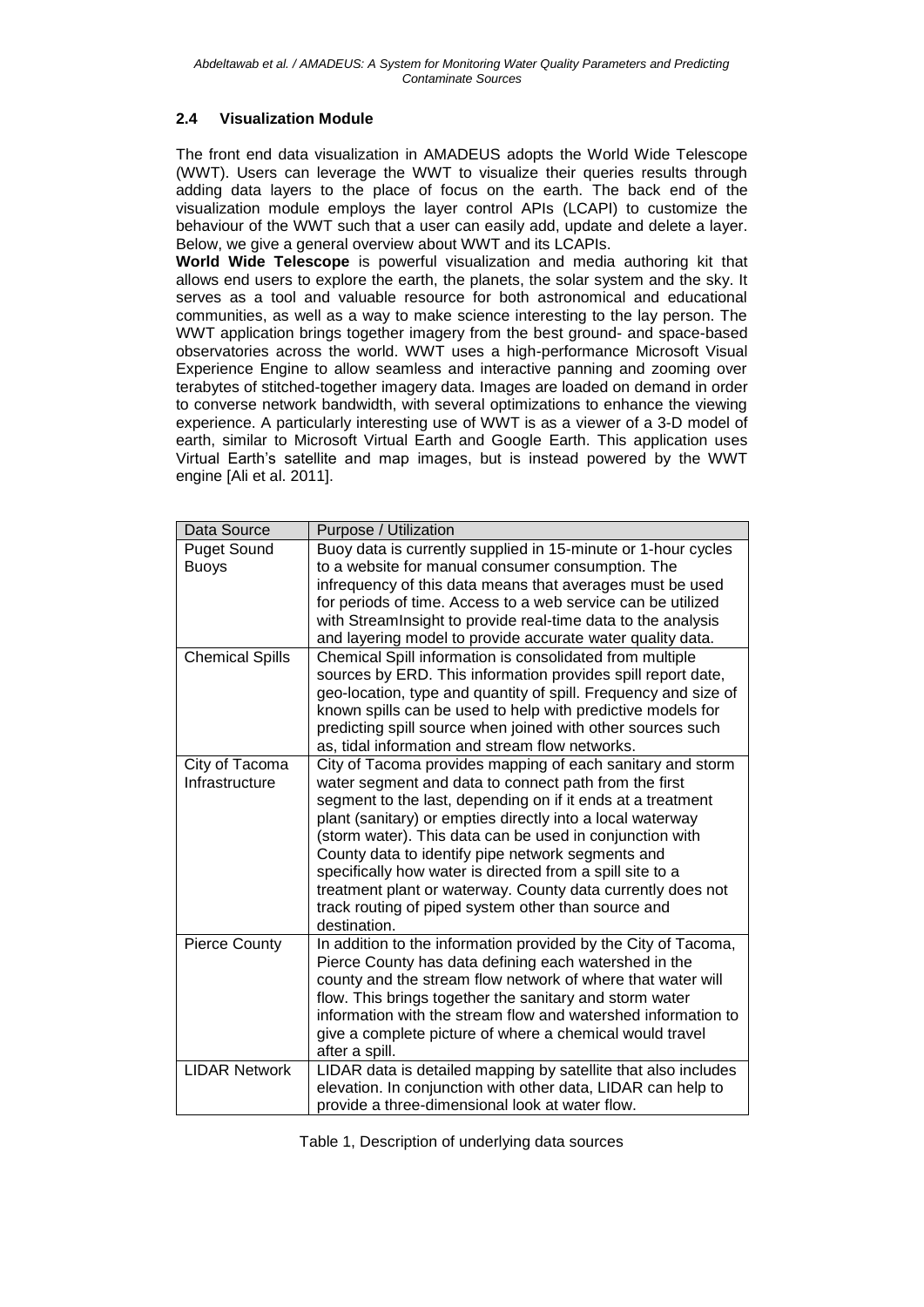Layer Control API provides an extensive range of functions to transmit and receive data to and from World Wide Telescope. In general, Layer Control API (LCAPI) enables the customization of data and the development of customized interfaces through an API, such as importing data into the application. For a large volume of data, LCAPI appropriately controls the size of buffers for data retrieval and visualization. For a smaller amount of data the entire data chunk could be loaded in a single session.

# **2.4 System Users**

The environmental protection agencies (EPA) is one strong candidate user for our system. They are aware about the importance of predicting the areas that have high likelihood to be affected by chemical pollutants. AMADEUS will help to identify those areas, so right decision can be taken. Also, the city can use this system to know who in charge for those discovered contaminated areas of the land. In addition, for educational awareness, AMADEUS, can be used to show the severe effect of a chemical spill on the surrounding areas.

## **3 Case Study: Chemical Spills in Puget Sound**

Managing the water quality in an urban environment is extremely challenging, this is especially true in the Pacific Northwest where much of our storm water runoff flows into drains and ditches, emptying directly into our lakes, rivers, streams and ultimately the Puget Sound. As it flows, the water picks up pollutants such as lawn care chemicals, oil, grease, car wash soap, and pet waste bacteria. Topography plays a factor in where this runoff goes, but there are many other factors, such as urban density, impermeable surface coverage, infiltration and saturation rates, weather events and tidal patterns which all have the potential to impact not only the final destination of a particular pollutant but also the rate of travel, and dilution rates along the route.

In this case study, through the intelligent integration of chemical spills data, water runoffs modelling, and Puget Sound buoys data, we build a prediction model inside AMADEUS that can, for a given environmental location, visually demonstrate the runoff path. Figure 3 gives an example for the Puget Sound buoy ORCA (Ocean Remote Chemical Analyser) used to collect water measurements and send them as data streams.

Additionally, we demonstrate the ability of the proposed model, given an identified event such as pollutant in a water region, to trace back that pollutant to its possible sources. Initially, we obtained a number of the relevant data sources, and we successfully hosted them into Windows Azure. Table 1 provides a brief description for those data sources.

The core of the AMADEUS logic is implemented as a windows client application using C# in addition to the LCAPI library to contact with the WWT. Through this application, users can interact with the AMADEUS storage on the Azure cloud by writing SQL queries to get specific data that matches their interest. Then they can set the parameters that control the behaviour of the WWT to customize the results visualization. For example, a user can write a query to access the chemical spills data for the Puget Sound area.

The returned results for that query are visualized in different layers on the WWT. As depicted in Figure 4, the selected chemical spills in that area are represented as red dots. The size of each dot indicates the volume of the chemicals come from that spill. By combining the water follow prediction model with the chemical spills data, users can also see the possible routes that spills might run to. By doing so, users can have an anticipation for the areas that might be effected by the pollutants coming from those spills. The use of World Wide Telescope allows the addition of temporal data to show the effects over time. Thus, this 4-D modelling allows for the tracking and prediction of contaminants forward and back. In turns,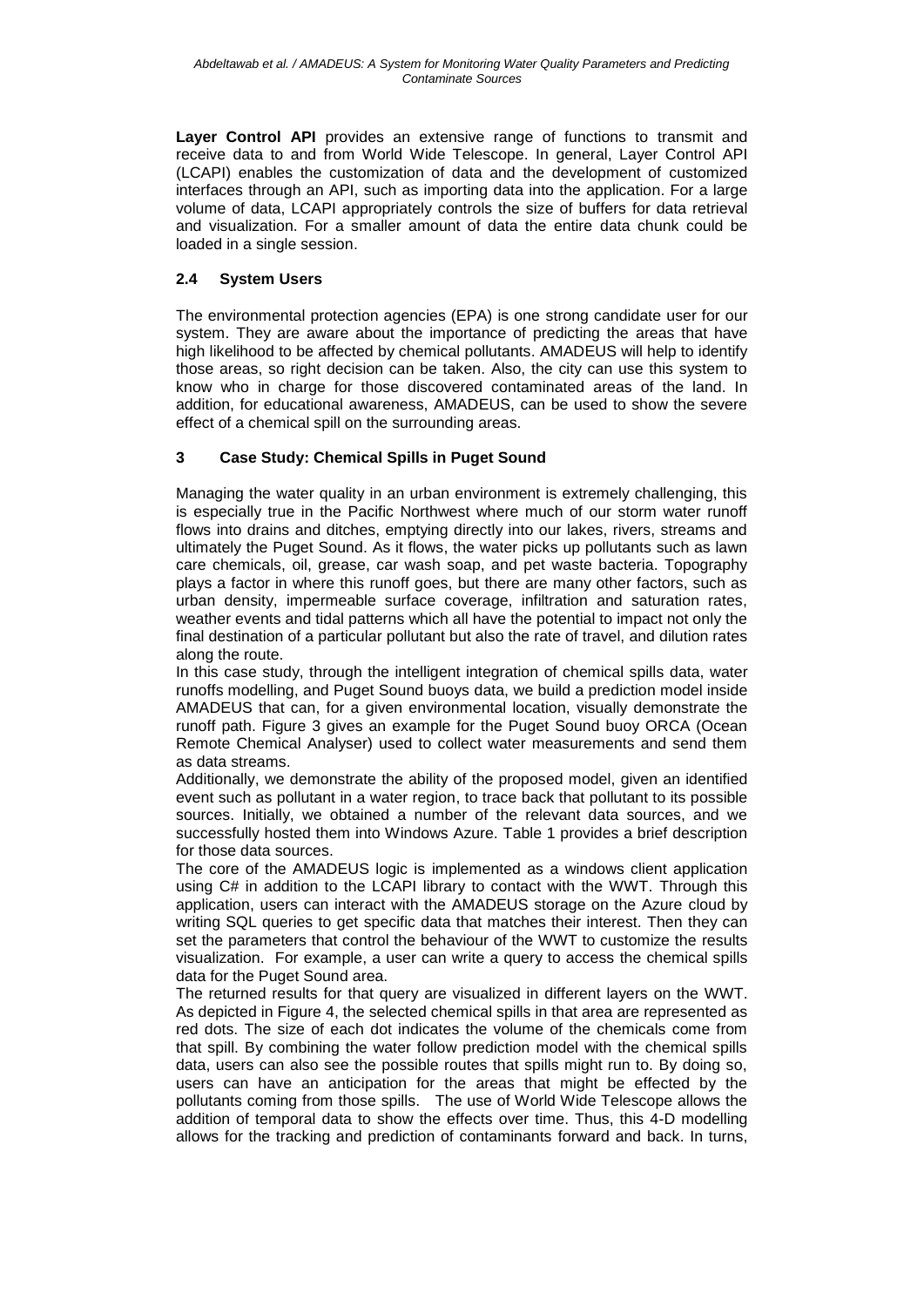this allows response teams to know when and where to place mitigation devices as well as to trace back to a potential source spill.



Figure 3, Puget Sound ORCA (Ocean Remote Chemical Analyser)

#### . **4 Conclusion and Future work**

In this paper, we introduced the AMADEUS (Azure Marketplace of Applications for Diverse Environmental Use as a Service) system which aims at integrating a wide variety of environmental data sources along with providing querying tools and analysis algorithms. Users interact with AMADEUS in different ways to perform data manipulation, analysis and visualization. Users can write SQL queries to fetch their data of interest, e.g., chemical spills data, run prediction modules to predict the future path of a certain pollutant and/or trace back its source. In addition, AMADEUS leverages the World Wide Telescope as the front-end visualization engine to give users the ability to have 2D, 3D, and 4D view for the results. We also provided a real world case study as a sample application with AMADEUS to identify contaminant paths within the Puget Sound region.



Figure 4, AMDEUS front end visualization using WWT